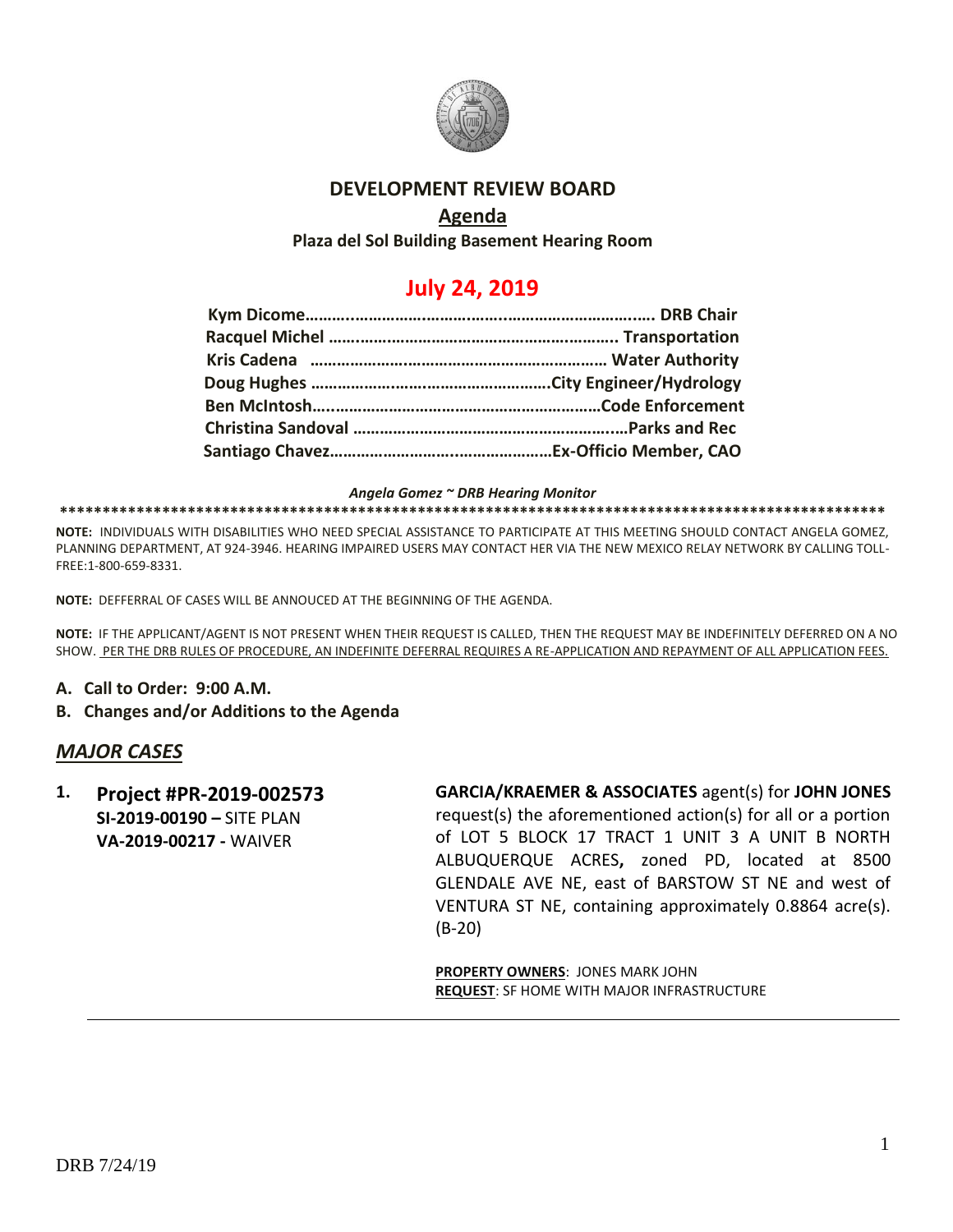| 2. | Project #PR-2018-001198<br>VA-2019-00111 - WAIVER<br>SD-2019-00067 - VACATION OF PUBLIC<br><b>EASEMENT</b><br>VA-2019-00113 - TEMPORARY DEFERRAL<br>OF SIDEWALK<br>VA-2019-00143- SIDEWALK WAIVER<br><b>SD-2019-00068 - PRELIMINARY PLAT</b>                                                                                             | PRICE LAND & DEVELOPMENT GROUP agent(s) for PV<br>TRAILS ALBUQUERQUE, LLC request(s) the aforementioned<br>action(s) for all or a portion of TRACT 2 BULK LAND PLAT OF<br>THE TRAILS UNIT 3A (BEING A REPLAT OF TRACTS 1 THRU 8,<br>OS-1 & OS-2 THE TRAILS UNIT 3 & TRACT 12 THE TRAILS<br>UNIT 2) (TO BE KNOWN AS CATALONIA), zoned R-1B & R-<br>1D, located at west of WOODMONT AVE NW and south of<br>PASEO DEL NORTE, containing approximately 20.2878<br>acre(s). (C-9)[Deferred from 4/24/19, 6/19/19]<br>PROPERTY OWNERS: WOODMONT PASEO LLC<br>REQUEST: DEVELOPMENT OF A 78 RESIDENTIAL LOT SUBDIVISION |
|----|------------------------------------------------------------------------------------------------------------------------------------------------------------------------------------------------------------------------------------------------------------------------------------------------------------------------------------------|-----------------------------------------------------------------------------------------------------------------------------------------------------------------------------------------------------------------------------------------------------------------------------------------------------------------------------------------------------------------------------------------------------------------------------------------------------------------------------------------------------------------------------------------------------------------------------------------------------------------|
| 3. | Project #PR-2018-001996<br>(1010401, 1004404)<br>SD-2019-00028 - AMENDMENT TO<br>PRELIMINARY PLAT<br><b>SD-2019-00023 - VACATION OF</b><br><b>TEMPORARY PUBLIC ROADWAY</b><br><b>EASEMENT</b><br><b>SD-2019-00030 - VACATION OF A PUBLIC</b><br><b>WATER EASEMENT</b><br><b>SD-2019-00031 - VACATION OF A PUBLIC</b><br>ROADWAY EASEMENT | PRICE LAND AND DEVELOPMENT GROUP agent(s) for PV<br><b>TRAILS ALBUQUERQUE, LLC</b> request(s) the aforementioned<br>action(s) for all or a portion of TRACT H, DURANGO UNIT 1<br>(AKA DURANGO UNITS 3A & 3B), zoned R-1D, located on<br>WOODMONT AVE between RAINBOW AVE and PASEO DEL<br>NORTE BLVD, containing approximately 18.83 acre(s). (C-9)<br>[Deferred from 2/13/19, 2/27/19, 3/20/19, 3/27/19, 4/10/19, 5/8/19, 6/5/19,<br>6/26/191<br>PROPERTY OWNERS: PV TRAILS ALBUQUERQUE LLC<br>REQUEST: AMEND PRELIMINARY PLAT FOR 35 RESIDENTIAL LOTS AND 1<br><b>TRACT</b>                                   |

## **4. Project #PR-2018-001996**

**(1010401, 1004404) SD-2019-00024 -** PRELIMINARY PLAT **VA-2019-00032 –** TEMPORARY DEFERRAL OF SIDEWALK **VA-2019-00031** – SIDEWALK WAIVER **SD-2019-00029** – VACATION OF PUBLIC ROADWAY EASEMENT **SD-2019-00025** – VACATION OF A PUBLIC WATER AND SANITARY SEWER EASEMENT **PRICE LAND AND DEVELOPMENT GROUP** agent(s) for **PV TRAILS ALBUQUERQUE, LLC** request(s) the aforementioned action(s) for all or a portion of TRACT H, DURANGO UNIT 1 (AKA DURANGO UNITS 4 & 5)**,** zoned R-1D, located on WOODMONT AVE between RAINBOW AVE and PASEO DEL NORTE BLVD, containing approximately 11.32 acre(s). (C-9) *[Deferred from 2/13/19, 2/27/19, 3/20/19, 3/27/19, 4/10/19, 5/8/19, 6/5/19, 6/26/19]*

**PROPERTY OWNERS**: PV TRAILS ALBUQUERQUE LLC **REQUEST**: PRELIMINARY PLAT FOR 39 RESIDENTIAL LOTS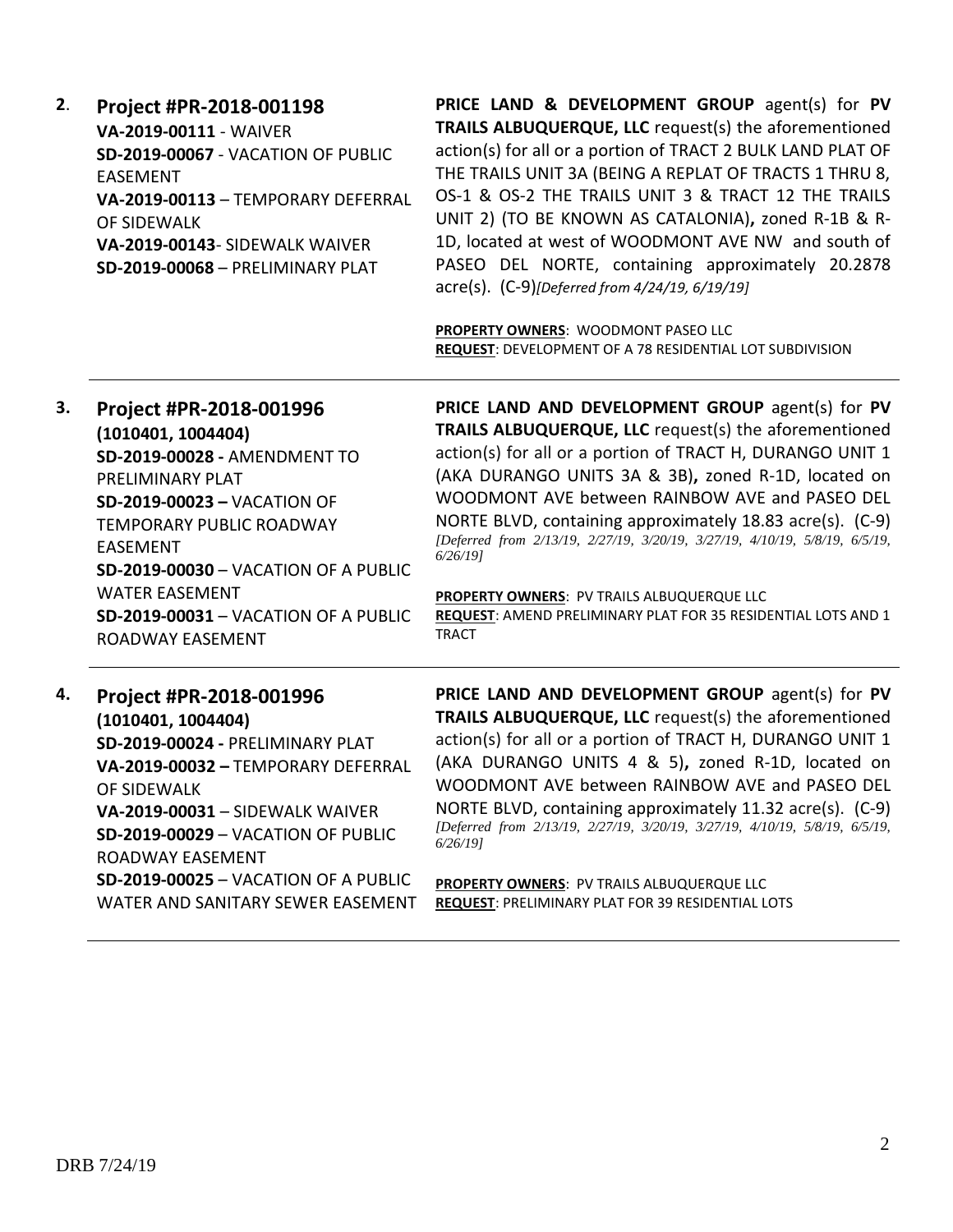| 5. | Project #PR-2018-001991<br>(1004404)<br>SD-2019-00026 - PRELIMINARY PLAT<br>VA-2019-00033 - TEMPORARY DEFERRAL<br>OF SIDEWALK<br><b>SD-2019-0027 - VACATION OF</b><br>TEMPORARY PUBLIC DRAINAGE<br><b>EASEMENT</b> | PRICE LAND AND DEVELOPMENT GROUP agent(s) for PV<br>TRAILS ALBUQUERQUE, LLC request(s) the aforementioned<br>action(s) for all or a portion of TRACT 6 BULK LAND PLAT OF<br>THE TRAILS UNIT 3A & TRACT C CORRECTION PLAT OF<br>VALLE PRADO UNIT 3 (AKA VALLE PRADO UNITS 4 & 5),<br>zoned R-1D, located on WOODMONT AVE between<br>RAINBOW AVE and PASEO DEL NORTE BLVD, containing<br>approximately 15.52 acre(s). (C-9) [Deferred from 2/13/19, 3/6/19,<br>3/20/19, 3/27/19, 4/10/19, 5/8/19, 6/5/19, 6/26/19]                |
|----|--------------------------------------------------------------------------------------------------------------------------------------------------------------------------------------------------------------------|---------------------------------------------------------------------------------------------------------------------------------------------------------------------------------------------------------------------------------------------------------------------------------------------------------------------------------------------------------------------------------------------------------------------------------------------------------------------------------------------------------------------------------|
|    |                                                                                                                                                                                                                    | PROPERTY OWNERS: PV TRAILS ALBUQUERQUE LLC<br><b>REQUEST: PRELIMINARY PLAT FOR 93 RESIDENTIAL LOTS</b>                                                                                                                                                                                                                                                                                                                                                                                                                          |
| 6. | Project #PR-2018-001361<br>(1000845, 1006833)<br>SI-2019-00106 - SITE PLAN                                                                                                                                         | TIERRA WEST LLC agent(s) for BEN E. KEITH COMPANY<br>request(s) the aforementioned action(s) for all or a portion<br>of LOT 1A BULK LAND PLAT of LOT 1-A UNSER TOWNE<br>CROSSING, zoned NR-BP, located at UNSER BLVD NW<br>between LOS VOLCANES RD NW and GALLATIN PL NW,<br>containing approximately 50.35 acre(s). (J-9, J-10)[Deferred<br>from 5/8/19, 6/5/19, 6/19/19, 7/10/19]<br>PROPERTY OWNERS: BEN E. KEITH & SWIRE PACIFIC HOLDINGS INC<br>DBA COCA COLA USA<br><b>REQUEST: SITE PLAN FOR A DISTRIBUTION FACILITY</b> |
| 7. | Project #PR-2019-002423<br>SI-2019-00130 - SITE PLAN                                                                                                                                                               | <b>SCOTT ANDERSON</b> agent(s) for JIM ACHEN request(s) the<br>aforementioned action(s) for all or a portion of LOT 11,<br>BLOCK 29, NORTH ALBUQUERQUE ACRES TRACT A UNIT B,<br>zoned NR-BP, located at 6504 ALAMEDA BLVD NE, west of<br>LOUISIANA BLVD NE, containing approximately 0.89acre(s).<br>(C-18) [Deferred from 6/12/19, 7/10/19]                                                                                                                                                                                    |
|    |                                                                                                                                                                                                                    | PROPERTY OWNERS: ACHEN JAMES R TRUSTEE ACHEN FAMILY RVT<br>REQUEST: SITE PLAN FOR A 8,125 SF WAREHOUSE/OFFICE BUILDING                                                                                                                                                                                                                                                                                                                                                                                                          |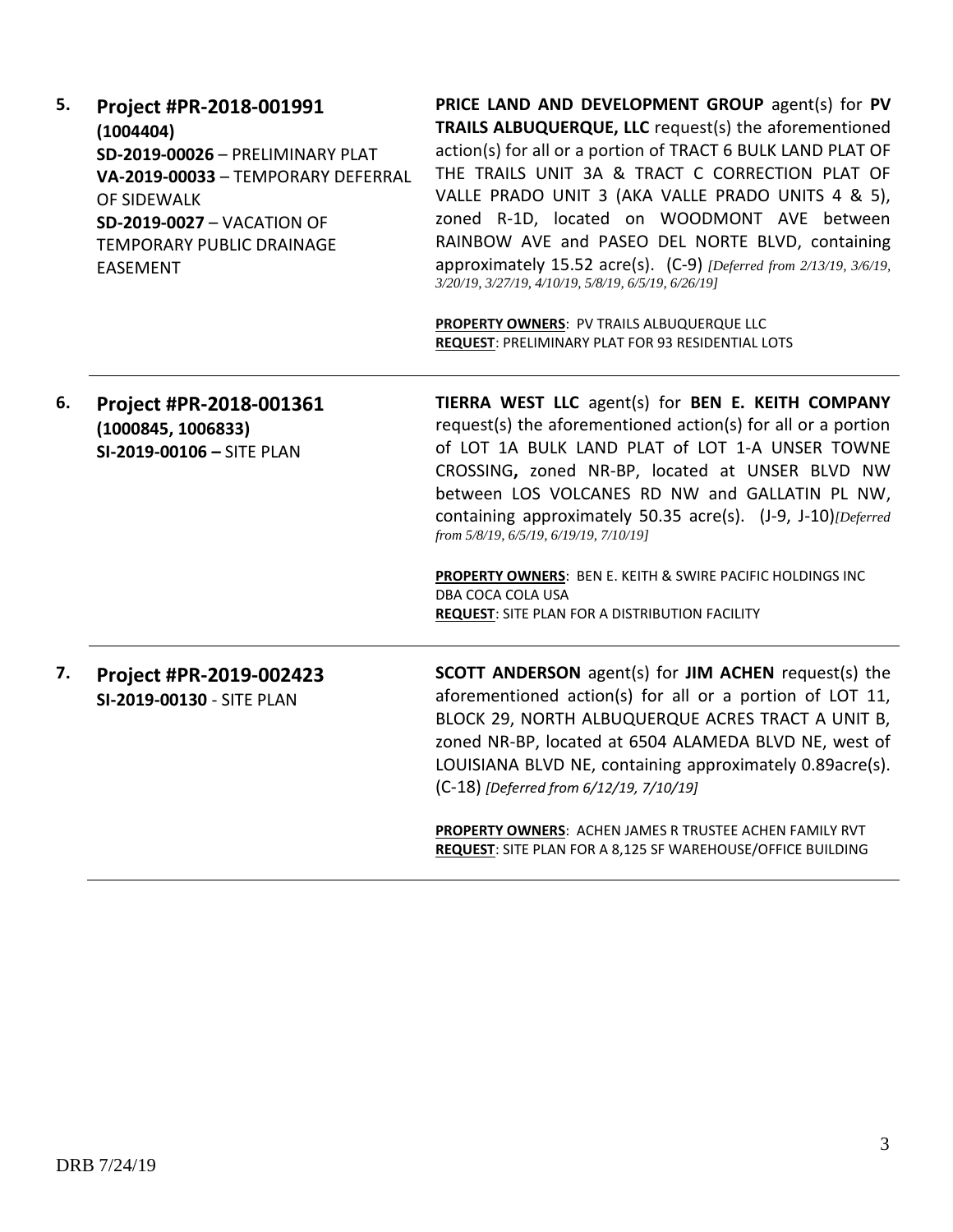**8. Project #PR-2019-002331 SD-2019-00123** – VACATION OF PUBLIC EASEMENT **SD-2019-00108** – PRELIMINARY/FINAL PLAT

**RUPAL ENGINEER, DESIGN PLUS LLC** agent(s) for **SUNDANCE VILLAGE LIMITED PARTNERSHIP** request(s) the aforementioned action(s) for all or a portion of LOTS 2-7 BLOCK 6 TRACTION PARK AND CITY ELECTRIC ADDITION**,**  zoned MX-M, located on CENTRAL AVENUE SW north of NEW YORK AVE SW and west of CLAYTON ST SW, containing approximately 1.1483 acre(s). (J-12) *)[SD-2019- 00108 PP/FP Deferred from 6/5/19, 6/26/19, 7/10/19]*

**PROPERTY OWNERS**: SUNDANCE VILLAGE LIMITED PARTNERSHIP **REQUEST**: VACATION OF PUBLIC UTILITY EASEMENT AND CONSOLIDATE 6 LOTS INTO 1

### *MINOR CASES*

| 9.  | Project #PR-2019-002635<br>(1006573)<br>SD-2019-00132 - PRELIMINARY/FINAL<br><b>PLAT</b> | CSI - CARTESIAN SURVEY'S INC. agent(s) for DESERT HILLS<br><b>CONGREGATION OF JEHOVAH'S WITNESS request(s) the</b><br>aforementioned action(s) for all or a portion of LOTS 21 and<br>22, BLOCK 29, NORTH ALBUQUERQUE ACRES, zoned NR-BP,<br>located on ALAMEDA BLVD NE between SAN PEDRO DR NE<br>and LOUISIANA BLVD NE, containing approximately 1.6542<br>$\arccos 0$ . (C-18) |
|-----|------------------------------------------------------------------------------------------|-----------------------------------------------------------------------------------------------------------------------------------------------------------------------------------------------------------------------------------------------------------------------------------------------------------------------------------------------------------------------------------|
|     |                                                                                          | <b>PROPERTY OWNERS: BORREGA DONALD ETAL TRRUSTEE FOR DESERT</b><br>HILLLS CONGREGATION OF JEHOVAHS WITNESSES<br>REQUEST: CONSOLIDATE 2 LOTS INTO 1 LOT                                                                                                                                                                                                                            |
| 10. | Project #PR-2018-001541<br>SD-2019-00130 - PRELIMINARY/FINAL<br><b>PLAT</b>              | <b>ALDRICH LAND SURVEYING agent(s) for ALAMO CENTER</b><br>LLC request(s) the aforementioned $action(s)$ for all or a<br>portion of TRACTS E-1 ALAMEDA WEST, zoned NR-C,<br>located at 10131 COORS BLVD NW, north of SEVEN BAR<br>LOOP NW and south of OLD AIRPORT AV NW containing<br>approximately $11.6063$ acre(s). (B-14)                                                    |
|     |                                                                                          | <b>PROPERTY OWNERS: ALAMO CENTER LLC</b><br><b>REQUEST: DIVIDE 1 TRACT INTO 2 TRACTS</b>                                                                                                                                                                                                                                                                                          |

### *SKETCH PLAT*